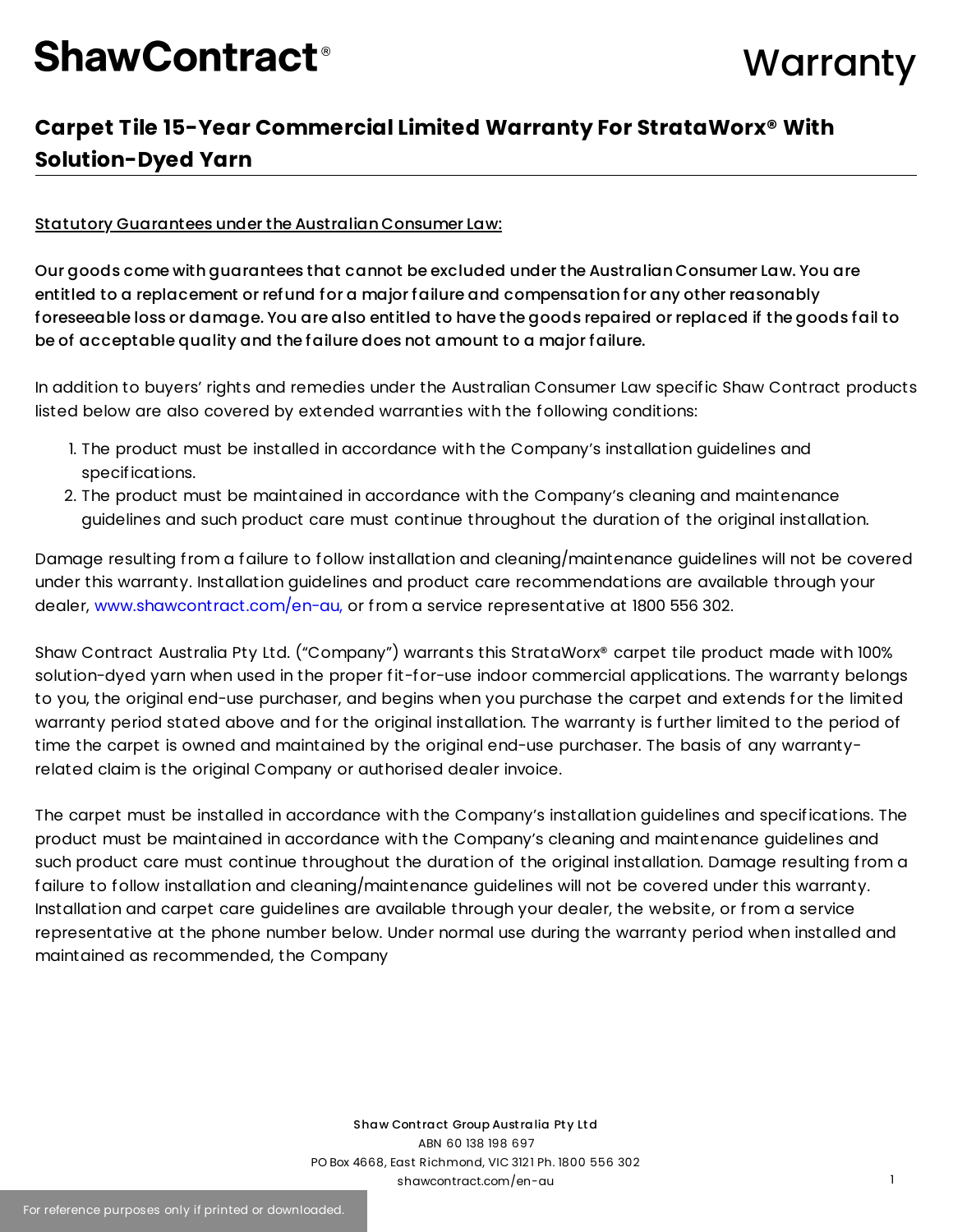### **Warranty**

#### **WHAT THE WARRANTY COVERS**

warrants the following:

• Abrasive Wear- This carpet using our approved face fibre will lose no more than 10% of the pile face fibre, by weight. This warranty does not cover appearance retention, matting, crushing, and normal appearance changes.

• Static Protection- This carpet will not generate static build-up in excess of 3.5 kV as tested by AATCC Test Method 134.

• Stain- This carpet will resist permanent stains caused by acid-based spills.

• Colourfastness to Light and Atmospheric Contaminants- Carpet made exclusively with 100% solution-dyed yarn will not display a significant change in colour due to exposure to light or exposure to atmospheric contaminants (Ozone or Oxides of Nitrogen).

• Edge Ravel- This carpet will not edge ravel.

- Tuftbind/Zippering- This backing system will provide superior tuft bind properties.
- Delamination- This backing will not delaminate from the face carpet.
- Dimensional Stability- This backing will provide dimensional stability, per the AACHEN Test.

#### **WHAT CONDITIONS APPLY?**

• For jobsite and floor preparation conditions, see product-specific installation guidelines.

• Any moisture-related testing (calcium chloride, relative humidity and pH) is not the responsibility of the Company and all issues related to moisture, including any carpet-related issues, are excluded from this warranty.

• For best results, ambient temperatures should remain above 10°C and the ambient humidity should not fall below 40% RH.

• Chair pads are recommended under roller caster chairs to inhibit premature wear of the surface of the carpet.

• Replacement carpet will come only from current running-line products comparable to the warranted product.

• In order to make a claim under this guarantee, the owner must have attempted to remove the stain within (3) three working days after occurrence of the spill using the Company's recommended cleaning procedures and must notify the Company immediately if stain removal is not successful.

• The owner must allow a Company representative to attempt to remove the stain. If, under testing and analysis performed by the Company, and subject to other limitations set forth herein, the tested carpet or the cleaned area is found to have a rating of less than 8 under the AATCC 175, Stain Resistance of Pile Yarn Floor Covering Test, the Company will pay for the attempted removal of the stain by the Company representative and replace the original carpet in the affected area, up to 100 times the size of the stain, free of charge, including installation. If the stain is removed as warranted, all stain removal costs will be the responsibility of the owner.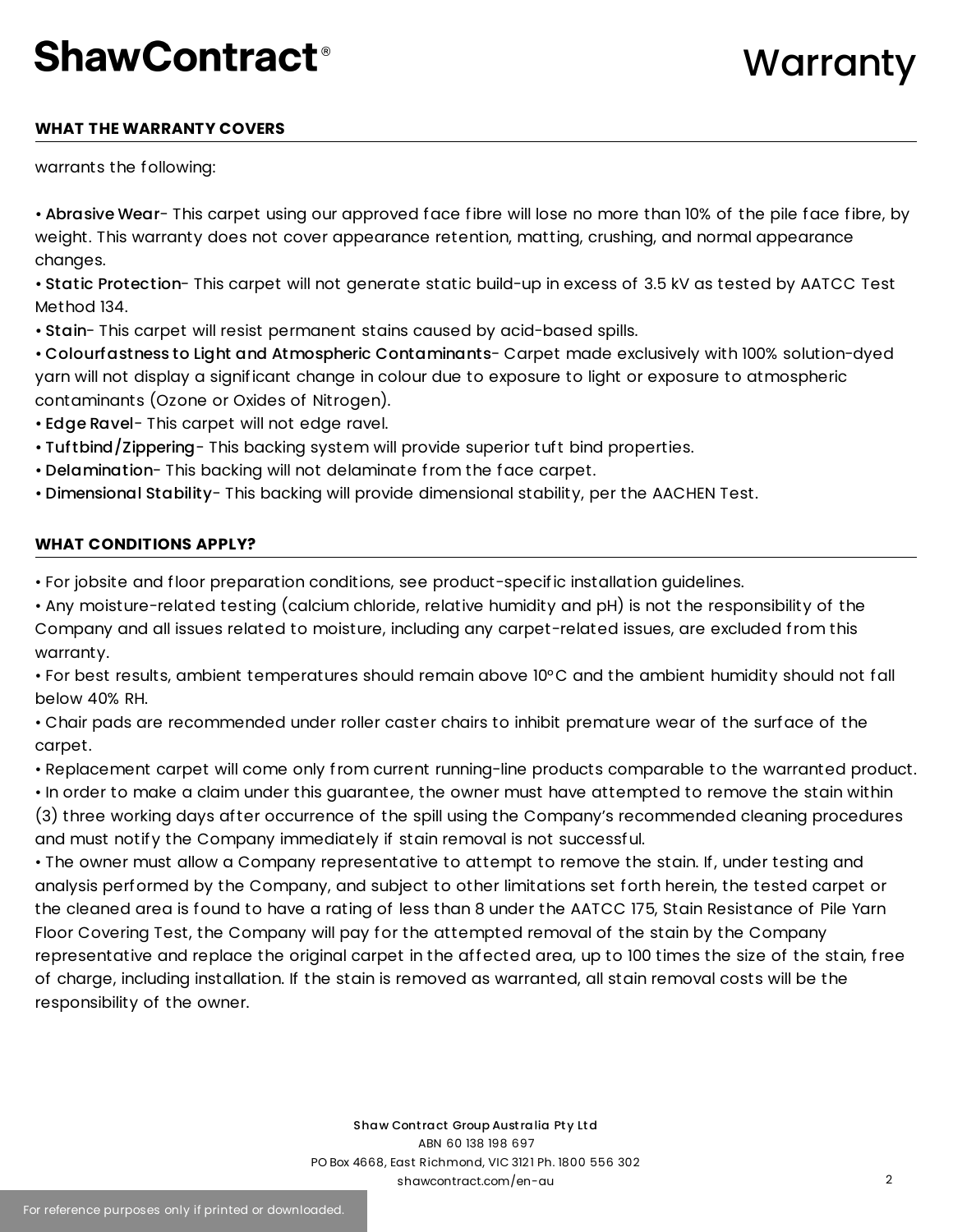#### **THIS WARRANTY DOES NOT COVER THE FOLLOWING:**

Carpet installed on stairs or in areas subject to abnormal foot-traffic use (golf spikes, other spiked footwear, ski boots, and the like). Damage from flooding or excessive moisture from existing moisture or alkalinityrelated issues. Burns, cuts, fading, matting, pills, pulls, odour, soiling, staining, tears or damage due to improper installation. General soiling, discoloration, appearance change due to pile distortion, and exposure to substances or contaminates which degrade or destroy yarn or the colour of the carpet. Carpet which has been surface treated with materials not recommended by the Company or which have been subjected to abnormal use or to cleaning agents or maintenance methods not recommended or approved by the Company. Visible seams are excluded due to the nature of some patterns, some styles will show seams more than others, this is part of the product and is not a manufacturing defect.

#### **WHAT IF YOU NEED WARRANTY SERVICES**

To register installation, or to make an enquiry as to warranty, buyers should contact your authorised dealer, Shaw Contract sales representative, or Shaw Contract Customer Care Centre on 1800 556 302. In order to make a claim under warranty, buyers should contact the Shaw Contract Customer Care Centre without delay by telephone (1800 556 302) or email (warranties.au@shawcontract.com).

Please provide a valid proof of purchase and a detailed description of the issue, along with photographs showing the concern. Samples should be submitted for review/testing when available. A Shaw Contract claims representative will thoroughly evaluate your claim. Any costs incurred by a buyer in lodging a claim are not refundable under warranty.

CONTACT DETAILS: Shaw Contract Group Australia Pty Ltd ABN 60 138 198 697 PO Box 4668, East Richmond, VIC 3121 Customer Care Centre Telephone: 1800 556 302 Email: warranties.au@shawcontract.com www.shawcontract.com/en-au

#### **WHAT WE WILL DO**

Should a defect covered under this warranty be found, the affected area will be repaired to conform to the warranty. If repair is not commercially practical, the Company may, at its sole option, replace the affected carpet or refund the proportional purchase price for the affected area. If the product is no longer available, the Company may provide a comparable running line replacement product in terms of quality and price. The Company will pay the reasonable costs for product, freight and labour for the first 10 years. After 10 years, the Company will pay 50% of the product costs. Any costs incurred for moving equipment, furnishings, partitions and the like that were installed over the Company's commercial product will be at the customer's expense.